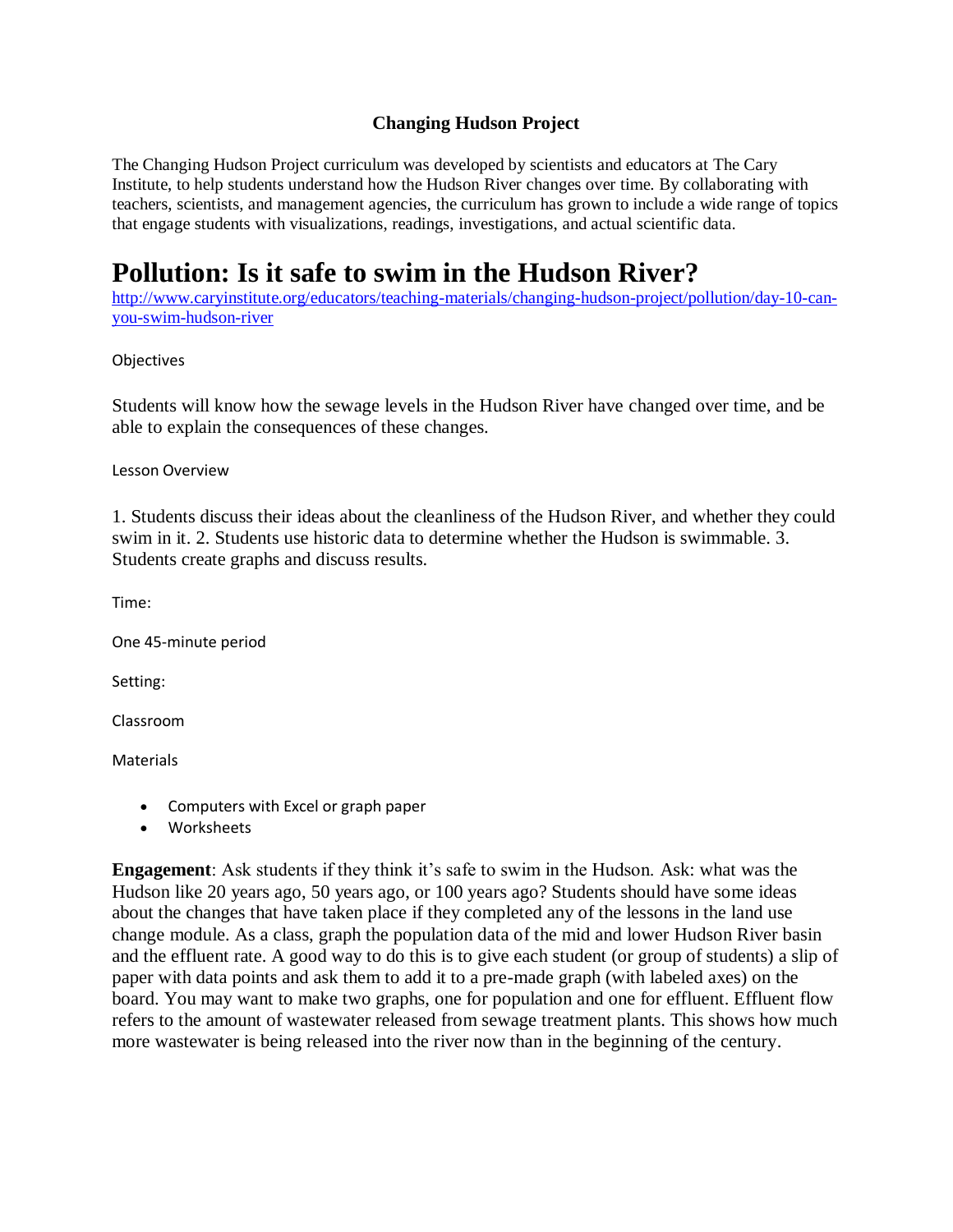|      | population | effluent<br>m3/sec |
|------|------------|--------------------|
| 1900 | 3418471    | 17.94              |
| 1910 | 4668274    | 24.59              |
| 1920 | 5535541    | 29.19              |
| 1960 | 9343582    | 53.34              |
| 1970 | 10660574   | 64.29              |
| 1980 | 9846458    | 78.84              |
| 1999 | 8501530    | 70.13              |

Ask: Based on this information, what do you predict about the overall health of the Hudson River from 1900-2000? What kind of information would you like to know to determine if you are correct? Students will probably respond that they think the Hudson is dirtier now than it was in the past.

**Exploration**: Before beginning the graphing activity, ask students to write down their predictions to the above questions and create a chart on the board of things they 'would like to know' in order to decide if the Hudson River's health has improved or not. Students will use the data set titled "Dissolved Oxygen and Fecal Coliform". For the graphing, if possible, each student should be allowed to work individually. If they are proficient at graphing, they should be able to complete the first graph in class and then complete the remainder of the exercise for homework. This can be done using the worksheet and asking students to graph by hand, or downloading the data set into Excel and printing out the graphs when completed. You can also use the version of the worksheet which has the graphs pre-made.

**Explanation**: Surface DO is usually higher due to circulation with the air from wind or waves. The water at the bottom of a water body usually has little contact with the atmosphere, and this reduces the amount of dissolved oxygen that reaches the water. Generally, this is due to poor vertical mixing from stratification, which happens either due to temperature or salinity. Additionally, oxygen in the bottom waters declines due to decomposition of organic matter. Overall, the DO levels have increased in the Hudson, both in the surface waters and in the bottom waters. This indicates that the health of the river has improved, as higher DO levels are important for aquatic organisms. The last time fecal coliform levels went above the primary level was in 1991, and the secondary level in 1987. The health of the Hudson has improved because fecal coliform levels have gone down over time. Improvements to local sewage systems and treatment plants can explain much of this change. However, since we don't have data for the entire Hudson River, it is difficult to state with confidence what has taken place in the rest of the river. We also don't have daily or even weekly measurements, which might take into account sewage spills or overflow events from storms.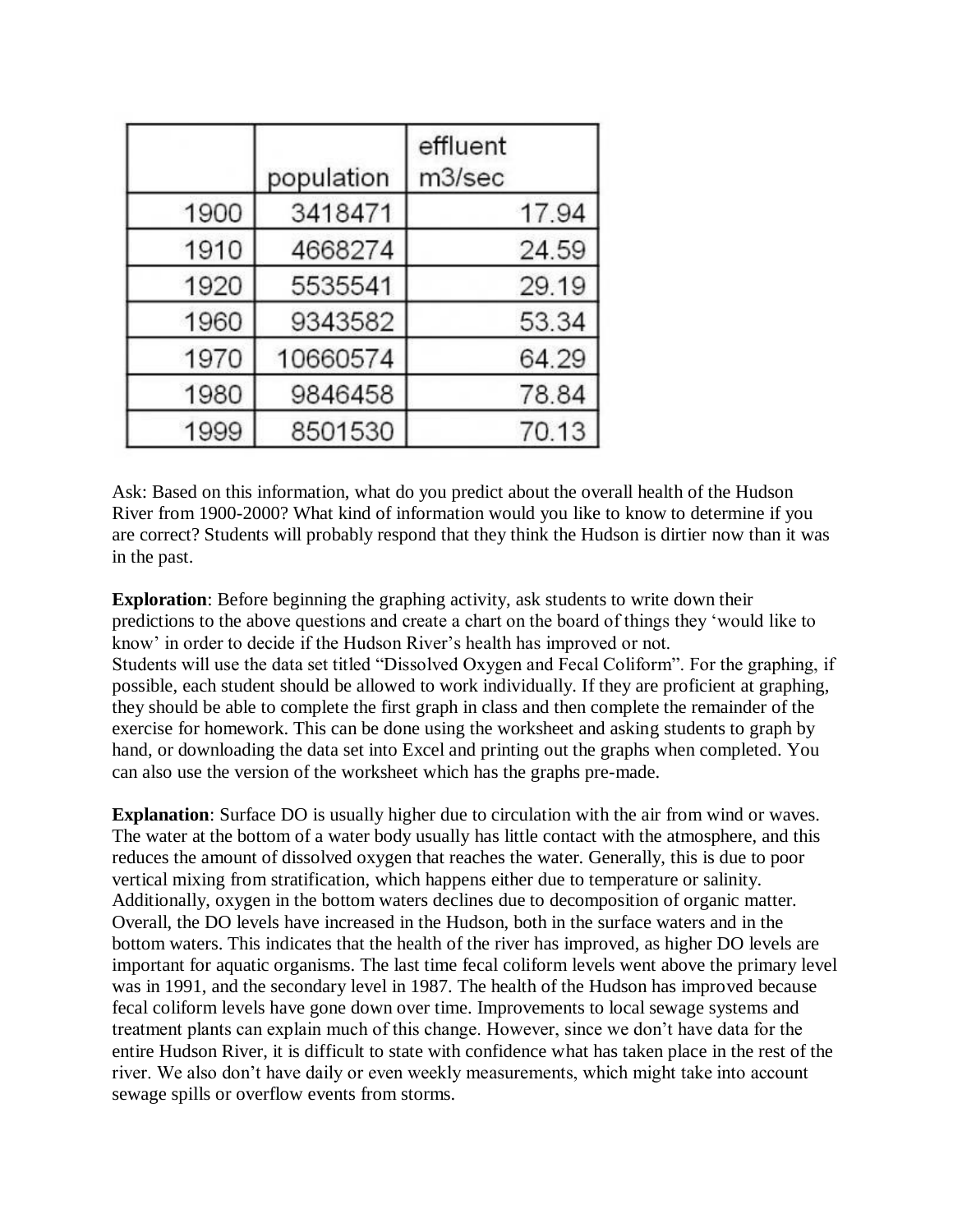**Extend**: Students could investigate the reasons why changes have taken place in the quality of the river. Primary water treatment plants were constructed in 1924 at Passaic Valley, New Jersey and in Yonkers, and an additional three were added by 1938. There were seven total primary treatment plants by 1952. After the 1972 Clean Water Act, upgrades were made to the plants and additional secondary treatment procedures were added. For more on this topic, please read: " Hudson River Sewage Inputs and Impacts" by Brosnan, Stoddard and Hetling in The Hudson River Estuary, edited by Levinton and Waldman, Cambridge Univ. Press 2006.

**Evaluate**: Use the graphs and student answers to evaluate their understanding. *Note: If you are using the Excel data set, you can find the finished graph on the second 'sheet'. Students can complete two separate graphs or one that shows all the variables.* 

#### Lesson Resources

- [Worksheet for use with Excel](http://www.caryinstitute.org/sites/default/files/public/downloads/lesson-plans/4C1_can_you_swim_worksheet.pdf) (pdf, 36 KB)
- [Worksheet with data embedded](http://www.caryinstitute.org/sites/default/files/public/downloads/lesson-plans/4C1_can_you_swim_worksheet_with_data.pdf) (pdf, 42 KB)
- [Worksheet with graphs embedded](http://www.caryinstitute.org/sites/default/files/public/downloads/lesson-plans/4C1_can_you_swim_worksheet_with_graphs.pdf) (pdf, 94 KB)
- [Answer Key](http://www.caryinstitute.org/sites/default/files/public/downloads/lesson-plans/4C1_can_you_swim_in_the_hudson_answer_key.pdf) (pdf, 14 KB)

#### NYS Standards

MST 1 - Mathematical analysis, scientific inquiry, and engineering design

MST 3- Mathematics in real-world settings

MST 4- Physical setting, living environment and nature of science

MST 6- Interconnectedness of mathematics, science, and technology (modeling, systems, scale, change, equilibrium, optimization)

MST 7- Problem solving using mathematics, science, and technology (working effectively, process and analyze information, presenting results)

Benchmarks for Science Literacy

1B Scientific Inquiry

2C Mathematical Inquiry

3B Design and Systems

5D Interdependence of Life

11C Constancy and Change

12B Computation and Estimation

12D Communication Skills